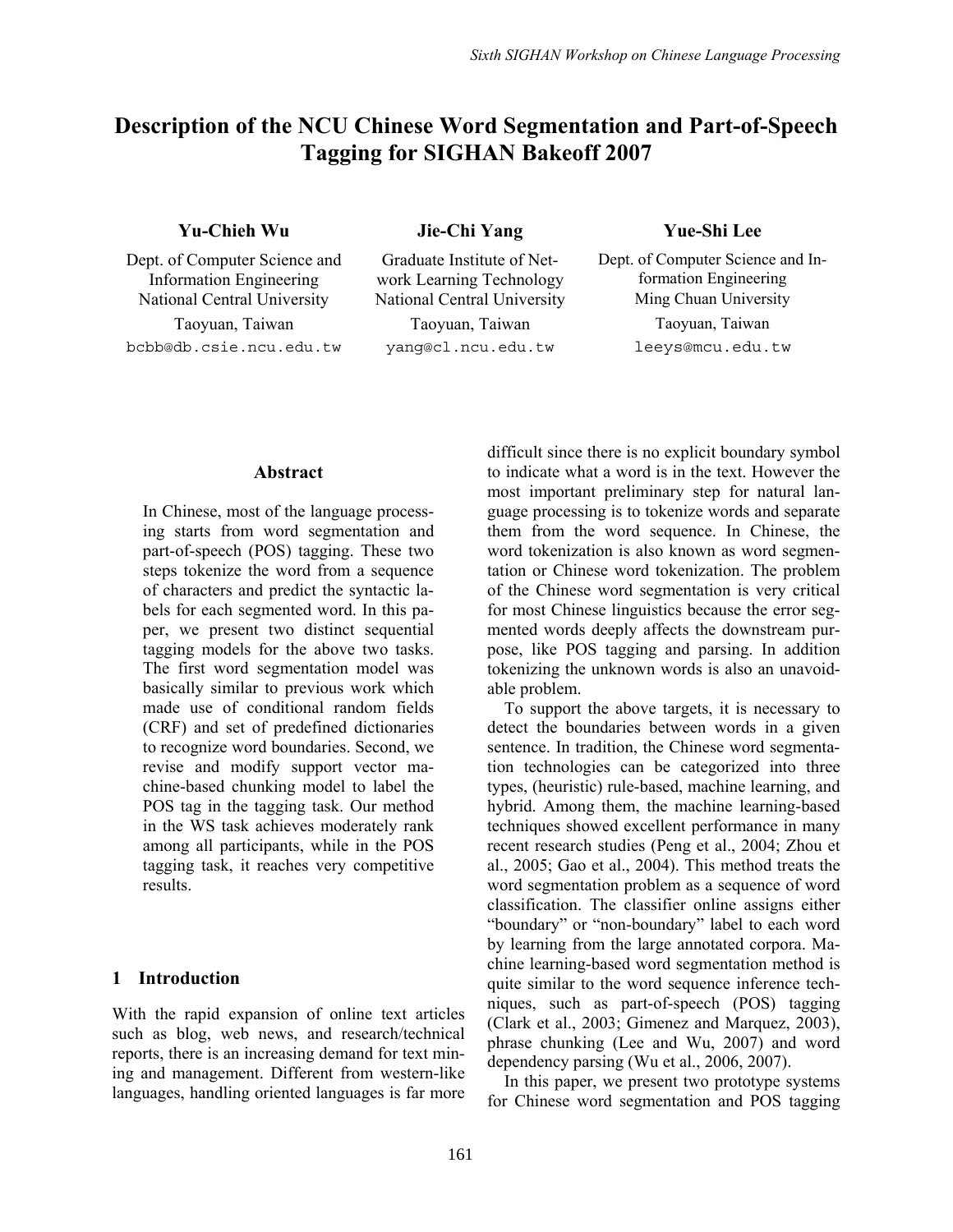tasks. The former was basically an extension of previous literatures (Ng and Low, 2004; Zhou et al., 2006), while the latter incorporates the unknown word and known word tagging into one step. The two frameworks were designed based on two variant machine learning algorithms, namely CRF and SVM. In our pilot study, the SVM showed better performance than CRF in the POS tagging task. To identify unknown words, we also encode the suffix and prefix features to represent the training example. The strategy was showed very effective for improving both known and unknown word chunking on both Chinese and English phrase chunking (Lee and Wu, 2007). In this year, the presented word segmentation method achieved moderate rank among all participants. Meanwhile, the proposed SVM-based POS tagging model reached very competitive accuracy in most POS tasks. For example, our method yields second best result on the CTB POS tagging track.

The rest of this paper is organized as follows. Section 2 describes employed machine learning algorithms, CRF and SVM. In section 3, we present the proposed word segmentation and POS tagging framework which used for the SIGHANbake-off this year. Experimental result and evaluations are reported in section 4. Finally, in section 5, we draw conclusion and future remarks.

#### **2 Classification Algorithms**

#### **2.1 Conditional Random Fields**

Conditional random field (CRF) was an extension of both Maximum Entropy Model (MEMs) and Hidden Markov Models (HMMs) that was firstly introduced by (Lafferty et al., 2001). CRF defined conditional probability distribution P(*Y*|*X*) of given sequence given input sentence where *Y* is the "class label" sequence and *X* denotes as the observation word sequence.

A CRF on (*X*,*Y*) is specified by a feature vector *F* of local context and the corresponding feature weight  $\lambda$ . The *F* can be treated as the combination of state transition and observation value in conventional HMM. To determine the optimal label sequence, the CRF uses the following equation to estimate the most probability.

$$
y = \arg \max_{y} P(y | x, \lambda) = \arg \max_{y} \lambda F(y, x)
$$

The most probable label sequence y can be efficiently extracted via the Viterbi algorithm. However, training a CRF is equivalent to estimate the parameter set  $\lambda$  for the feature set. In this paper, we directly use CRF++ (Kudo and Matsumoto, 2003) which included the quasi-Newton L-BFGS  $<sup>1</sup>$ </sup> method (Nocedal and Wright, 1999) to iterative update the parameters.

#### **2.2 Support Vector Machines**

Assume we have a set of training examples,

 $(x_1, y_1), (x_2, y_2), ..., (x_n, y_n), x_i \in \mathbb{R}^D, y_i \in \{+1, -1\}$ where  $x_i$  is a feature vector in *D*-dimension space of the *i*-th example, and  $y_i$  is the label of  $x_i$  either positive or negative. The training of SVMs involves minimizing the following object function (primal form, soft-margin (Vapnik, 1995)):

minimize: 
$$
W(\alpha) = \frac{1}{2} \overrightarrow{W} \cdot \overrightarrow{W} + C \sum_{i=1}^{n} Loss(\overrightarrow{W} \cdot x_i, y_i)
$$
 (1)

The loss function indicates the loss of misclassification risk. Usually, the hinge-loss is used (Vapnik, 1995; Keerthi and DeCoste, 2005). The factor *C* in (1) is a parameter that allows one to trade off training error and margin size. To classify a given testing example *X*, the decision rule takes the following form:

$$
y(X) = sign((\sum_{x_i \in SV_S} \alpha_i y_i K(X, x_i)) + b)
$$
 (2)

 $\alpha_i$  represents the weight of training example  $x_i$ which lies on the hyperplane, and *b* denotes as a bias threshold. *SVs* means the support vectors and obviously has the non-zero weights of *αi*.  $K(X, x_i) = \phi(X) \cdot \phi(x_i)$  is a pre-defined kernel function that might transform the original feature space from  $\mathfrak{R}^D$  to  $\mathfrak{R}^{D'}$  (usually  $D \le D'$ ). In the linear kernel form, the  $K(X, x_i)$  simply compute the dot products of the two variables. By introducing of the polynomial kernel, we re-write the decision function of  $(1)$  as:

 1 http://www-unix.mcs.anl.gov/tao/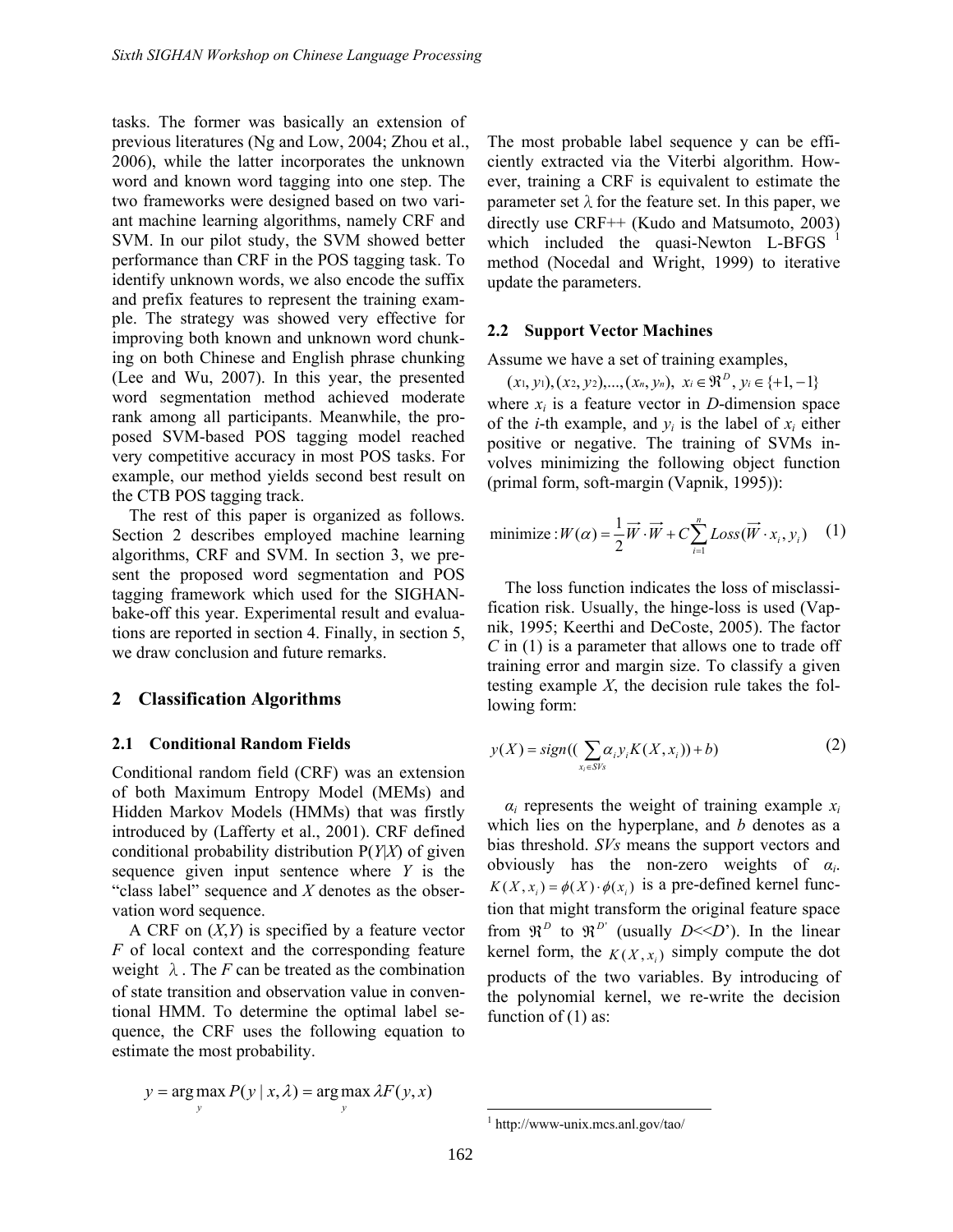$$
y(X) = sign((\sum_{x_i \in S} \alpha_i y_i K(X, x_i)) + b)
$$
  
= sign((\sum\_{x\_i \in S} \alpha\_i y\_i (1 + dot(X, x\_i)^d) + b) (3)

where

$$
K(X, x_i) = (1 + dot(X, x_i))^d
$$
 (4)

and *d* is the polynomial kernel degree.

In many NLP problems, the training and testing examples are represented as bits of binary vectors. In this section, we focus on this case. Later, we present a general form without considering this constraint.

## **3 System Description**

In this section, we first describe the problem settings for the word segmentation problems. In section 3.2, the proposed POS tagging framework is then presented.

#### **3.1 Word Sequence Classification**

Similar to English text chunking (Ramshaw and Marcus, 1995; Lee and Wu, 2007), the word sequence classification model aims to classify each word via encoding its context features.

 By encoding with BIES (LMR tagging scheme) or IOB2 style, both WS and NER problems can be viewed as a sequence of word classification. During testing, we seek to find the optimal word type for each Chinese character. These types strongly reflect the actual word boundaries for Chinese words or named entity phrases.

As reported by (Zhou et al., 2006), the use of richer tag set can effectively enhance the performance. They extend the tag of "Begin of word" into "second-begin" and "third-begin" to capture more character types. However, there are some ambiguous problem to the 3-character Chinese words and 4-character Chinese words. For example, to encode "素還真" with his extended tag set, the first character can be encoded as "B" tag. But for the second character, we can use "second-begin" or "I" tag to represent the middle of word.

In order to make the extension clearer, in this paper, we explicitly extend the B tag and E tag with "after begin" (BI), and "before end" (IE) tags. Table 1 lists the difference between the traditional

 (3) BIES and the proposed E-BIES encodings methods. Table 2 illustrates an example of how the BIES and E-BIES encode with different number of characters.

|                       | <b>BIES</b> | <b>E-BIES</b> |
|-----------------------|-------------|---------------|
| Begin of a word       |             |               |
| After begin of a word |             | вı            |
| Middle of a word      |             |               |
| Before end of a word  |             | IE            |
| End of a word         | F.          | E             |
| Single word           |             |               |

**Table 1: BIES and E-BIES encoding strategies** 

**Table 2: An example of the BIES and E-BIES encoding strategies** 

| N-character word | BIES      | <b>E-BIES</b>   |  |
|------------------|-----------|-----------------|--|
| 看                |           |                 |  |
| 中原               | B.E       | B.E             |  |
| 素還真              | B,I,E     | B, BI, E        |  |
| 玄子神功             | B,I,I,E   | B, BI, IE, E    |  |
| -- 氩 化 三 千       | B,I,I,I,E | B, BI, I, IE, E |  |

To effect classify each character, in this paper, we adopted most feature types to train the CRF (Kudo and Matsumoto, 2004). Table 3 lists the adopted feature templates. The dictionary flag is very similar to previous literature (Ng and Low, 2004) while we adding up English full-character into our dictionary.

|                        | Table 3: Feature template used for Chinese |  |  |  |
|------------------------|--------------------------------------------|--|--|--|
| word segmentation task |                                            |  |  |  |

| Feature Type                        | <b>Context Position</b>                          | Description                                          |  |
|-------------------------------------|--------------------------------------------------|------------------------------------------------------|--|
| Unigram                             | $C_2, C_1, C_0, C_1, C_2$                        | Chinese character fe<br>ature                        |  |
| Nearing Bi-<br>gram                 | $(C_2, C_1)(C_1, C_0)$<br>$(C_1, C_0)(C_1, C_2)$ | Bi-character feature                                 |  |
| Jump Bigram                         | $(C_{-1}, C_1)$                                  | Non-continuous char<br>acter feature                 |  |
| Dictionary<br>Flag                  | $C_0$                                            | Date, Digital, Englis<br>h letter or punctuatio<br>n |  |
| Dictionary<br>$Flag$ <i>N</i> -gram | $(C_{-1}, C_0, C_1)$                             | $N$ -gram of the dictio<br>nary flags                |  |

## **3.2 Feature Codification for Chinese POS Tagging**

As reported by (Ng, and Low, 2004; Clark et al., 2003), the pure POS tagging performance is no more than 92% in the CTB data and no more than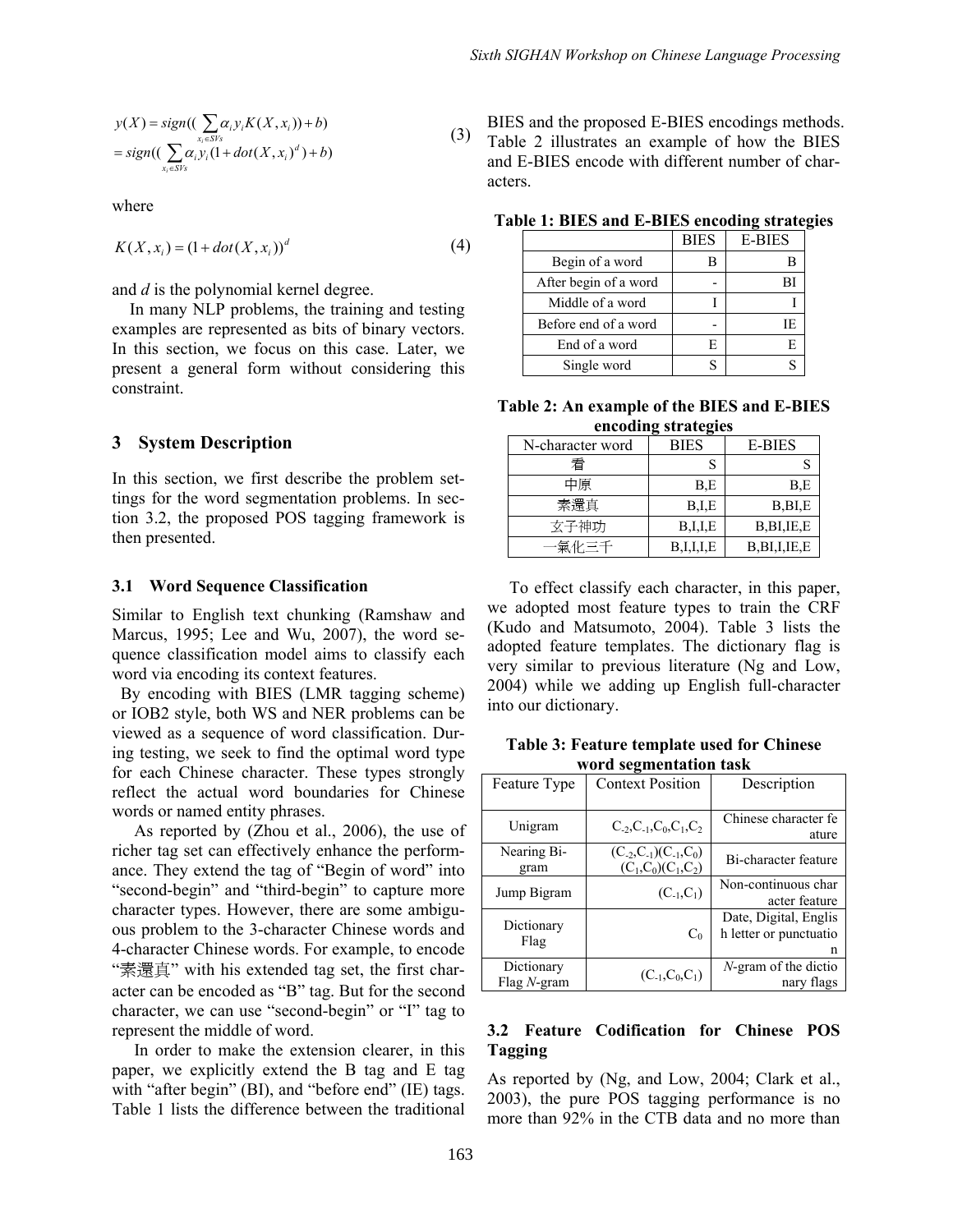96.8% in English WSJ. The learner used in his literature is maximum entropy model. However the main limitation of his POS tagging strategy is that the unknown word classification problem was not resolved.

 To circumvent this vita, we simply extend the idea of SVM-based chunker (Lee and Wu, 2007) and develop our own SVM-based POS tagger. Although CRF showed excellent performance in word segmentation task, in English POS tagging, the SVM is more effective than CRF. Also in our closed experiment, we had tried transformationbased error-driven learner (TBL), CRF, and SVM classifiers. The pilot experiment showed that the SVM outperformed the other two learners and achieved almost 94% accuracy in the CTB data. Meanwhile TBL reached the worst result than the other two classifiers (~88%).

 Handling unknown word is very important to POS tagging problem. As pointed out by (Lee and Wu, 2007; Gimenez, and Marquez, 2003), the introduction of suffix features can effectively help to guess the unknown words for tagging and chunking. Different from (Gimenez and Marquez, 2003), we did not derive data for unknown word guessing. Instead, we directly encode all suffix- and prefixfeatures for each training instance. In training phase, the rich feature types are able to disambiguate not only the unknown word guessing, but also improve the known word classification. As reported by (Lee and Wu, 2007), the strategy did improve the English and Chinese chunking performance for both known and unknown words.

**Table 4: Feature patterns used for Chinese POS tagging task** 

| $\ldots$       |                                             |                     |  |  |
|----------------|---------------------------------------------|---------------------|--|--|
| Feature        | <b>Context Position</b>                     | Description         |  |  |
| Type           |                                             |                     |  |  |
| Unigram        | $W_{-2}$ , $W_{-1}$ , $W_0$ , $W_1$ , $W_2$ | Chinese word feat   |  |  |
|                |                                             | ure                 |  |  |
| Nearing        | $(W_{-2}, W_{-1})$ $(W_{-1}, W_0)$          | Bi-word feature     |  |  |
| Bigram         | $(W_1, W_0)(W_1, W_2)$                      |                     |  |  |
| Jump Bi-       | $(W_{-2}, W_0)(W_{-1}, W_1)$                | Non-continuous c    |  |  |
| gram           | $(W_2, W_0)(W_1, W_3)$                      | haracter feature    |  |  |
| Possible       | $W_0$                                       | Possible POS tag i  |  |  |
| tags           |                                             | n the training data |  |  |
| Prefix $3/2/1$ |                                             | Pre-characters of   |  |  |
| characters     | $W_{-1}, W_0, W_1$                          | word                |  |  |
| Suffix $3/2/1$ |                                             | Post-characters of  |  |  |
| characters     | $W_{-1}, W_0, W_1$                          | word                |  |  |

 The used feature set of our POS tagger is listed in Table 4. In this paper, we did not conduct the feature selection experiment for each tagging corpus, instead a unified feature set was used due to the time line. We trust our POS tagger could be further improved by removing or adding new feature set.

 The learner used in this paper (SVM) is mainly developed by our own (Wu et al., 2007). The cost factor C is simply set as 0.15 for all languages. Furthermore, to remove rare words, we eliminate the words which appear no more than twice in the training data.

## **4 Evaluations and Experimental Result**

### **4.1 Dataset and Evaluations**

In this year, we mainly focus on the close track for WS and POS tagging tracks. The CTB, SXU, and NCC corpora were used for evaluated the presented word segmentation method, while all the released POS tagging data were tested by our SVM-based tagger, included CityU, CKIP, CTB, NCC, and PKU. Both settings of the two models were set as previously noted. The evaluation of the two tasks was mainly measured by the three metrics, namely, recall, precision, and f-measure. However, the evaluation process for the POS tagging track is somewhat different from WS. In WS, participant should reform the testing data into sentence level whereas in the POS tagging track the word had been correctly segmented. Thus the measurement of the POS tagging track is mainly accuracy-based (correct or incorrect).

## **4.2 Experimental Result on Word Segmentation Task**

In this year, we only select the following three data to perform our method for the word segmentation task. They are CTB, NCC, and SXU where the NCC and SXU are fresh in this year. Table5 shows the experimental results of our model in the close WS track with except for CKIP and CityU corpora.

**Table 5: Official results on the word segmentation task (closed-task)** 

|            | Recall | Precision | F-measure |
|------------|--------|-----------|-----------|
| <b>CTR</b> | 0.9471 | 0.9500    | 0.9486    |
| NCC        | 0.9236 | 0.9269    | 0.9252    |
| <b>SXU</b> | 0.9505 | 0.9515    | 0.9510    |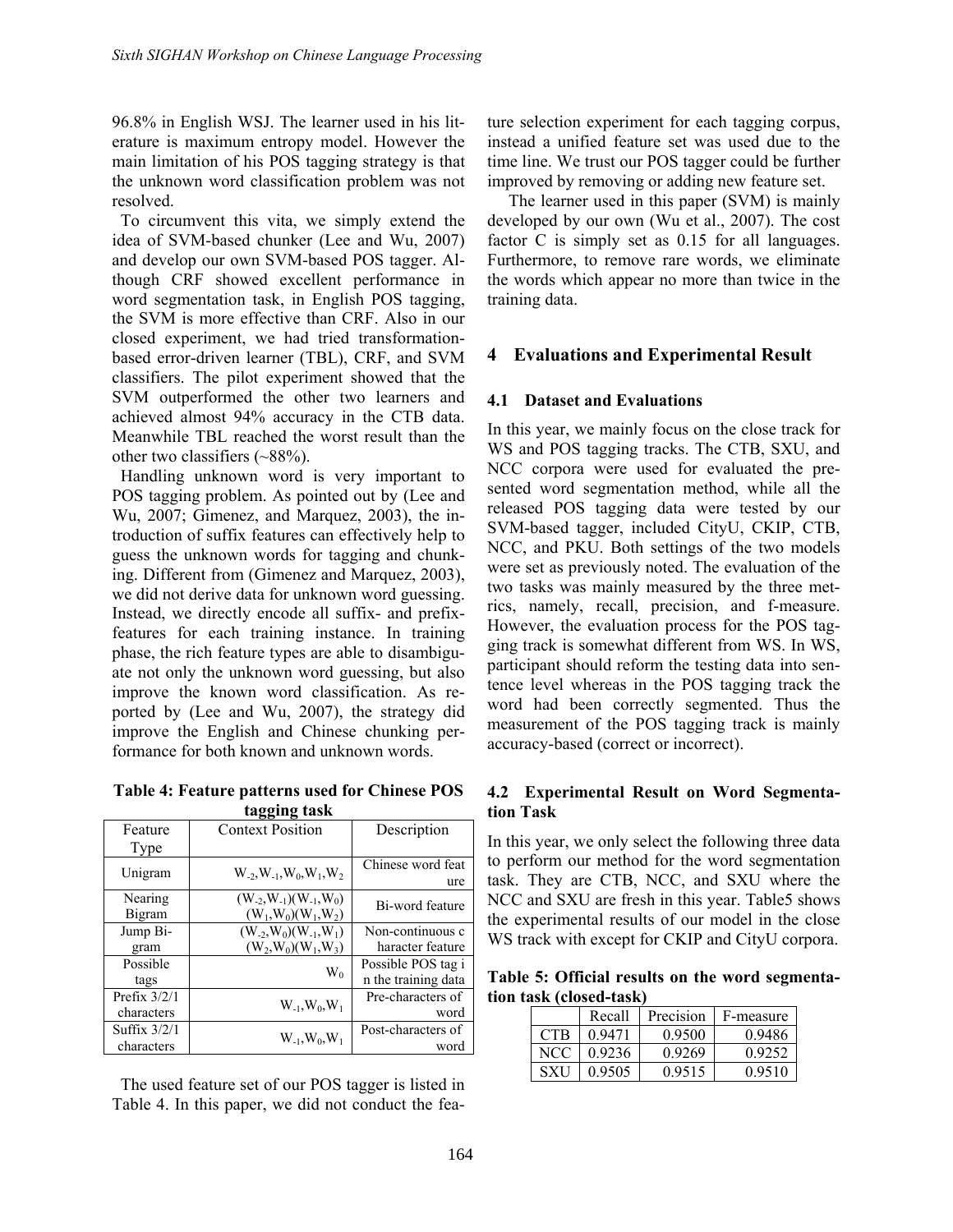As shown above, our method in the CTB data showed  $10<sup>th</sup>$  best out of 26 submissions. In the NCC and SXU datasets, our method achieved 19/26 and 18/30 rank. In overall, the presented extend-BIES scheme seems to work well on the CTB data and results in middle rank in comparison to the other participants.

## **4.3 Experimental Result on Part-of-Speech Tagging Task**

In the second experiment, we focus on the designed POS tagging model. To measure the effectiveness, we apply our method to all the released dataset, i.e., CityU, CKIP, CTB, NCC, and PKU. Table 6 lists the experimental result of our method in this task.

 Similar to WS task, our method is still very effective to CTB dataset. It turns out our method achieved second best in the CTB, while for the other corpora, it achieved  $4<sup>th</sup>$  best among all the participants. We also found that our method was very close to the top 1 score about 1.3% (CKIP) to 0.09%. For the NCC, and PKU, our method was worse than the best system in 0.8% in overall accuracy. We conclude that by selecting suitable features and cost factor C to SVM, our method can be further improved. We left the work as future direction.

**Table 6: Official results on the part-of-speech tagging task (closed-task)**

| <br>$\cdots$ |        |        |        |          |
|--------------|--------|--------|--------|----------|
|              | Riv    | Roov   | Rmt    | Accuracy |
| CityU        | 0.9326 | 0.4322 | 0.8707 | 0.8865   |
| <b>CKIP</b>  | 0.9504 | 0.5631 | 0.9065 | 0.9160   |
| <b>CTB</b>   | 0.9554 | 0.7135 | 0.9183 | 0.9401   |
| <b>NCC</b>   | 0.9658 | 0.5822 | 0.9116 | 0.9456   |
| <b>PKU</b>   | 0.9591 | 0.5832 | 0.9173 | 0.9368   |

## **5 Conclusions and Future Work**

Chinese word segmentation is the most important infrastructure for many Chinese linguistic technologies such as text categorization and information retrieval. In this paper, we present simple Chinese word segmentation and part-of-speech tagging models based on the conventional sequence classification technique. We treat the two tasks as two different learning framework and applying CRF and SVM as separated learners. Without any prior knowledge and rules, such a simple technique shows satisfactory results on both word segmentation and part-of-speech tagging tasks. In POS tagging task, our model shows very competitive results which merely spend few hours to train. To reach state-of-the-art, our method still needs to further select features and parameter tunings. In the future, one of the main directions is to extend this model toward full unsupervised learning from large un-annotated text. Mining from large unlabeled data have been showed benefits to improve the original accuracy. Thus, not only the stochastic feature analysis, but also adjust the learner from unlabeled data are important future remarks.

## **References**

- Clark, S., Curran, J. R., and Osborne, M. 2003. Bootstrapping POS Taggers Using Unlabeled data. In Proceedings of the 7th Conference on Natural Language Learning (CoNLL), pages 49- 55.
- Gao, J., Wu, A., Li, M., Huang, C. N., Li, H., Xia, X., and Qin, H. 2004. Adaptive Chinese word segmentation. In Proceedings the 41st Annual Meeting of the Association for Computational Linguistics, pp. 21-26.
- Giménez, J., and Márquez, L. 2003. Fast and accurate Part-of-Speech tagging: the SVM approach revisited. In Proceedings of the International Conference on Recent Advances in Natural Language Processing, pages 158-165.
- Keerthi, S., and DeCoste, D. 2005. A Modified Finite Newton Method for Fast Solution of Large Scale Linear SVMs. Journal of Machine Learning Research, 6: 341-361.
- Kudo, T., and Matsumoto, Y. 2004. Appliying Conditional Random Fields to Japanese Morphological Analysis. In Proceedings of the Empirical. Methods in Natural Language Processing (EMNLP), pages 230-237.
- Lafferty, J., McCallum, A., and Pereira, F. 2001. Conditional Random Field: Probabilistic models for segmenting and labeling sequence data. In Proceedings of the International Conference on Machine Learning.
- Ramshaw, L. A., and Marcus, M. P. 1995. Text Chunking Using Transformation-based Learning.